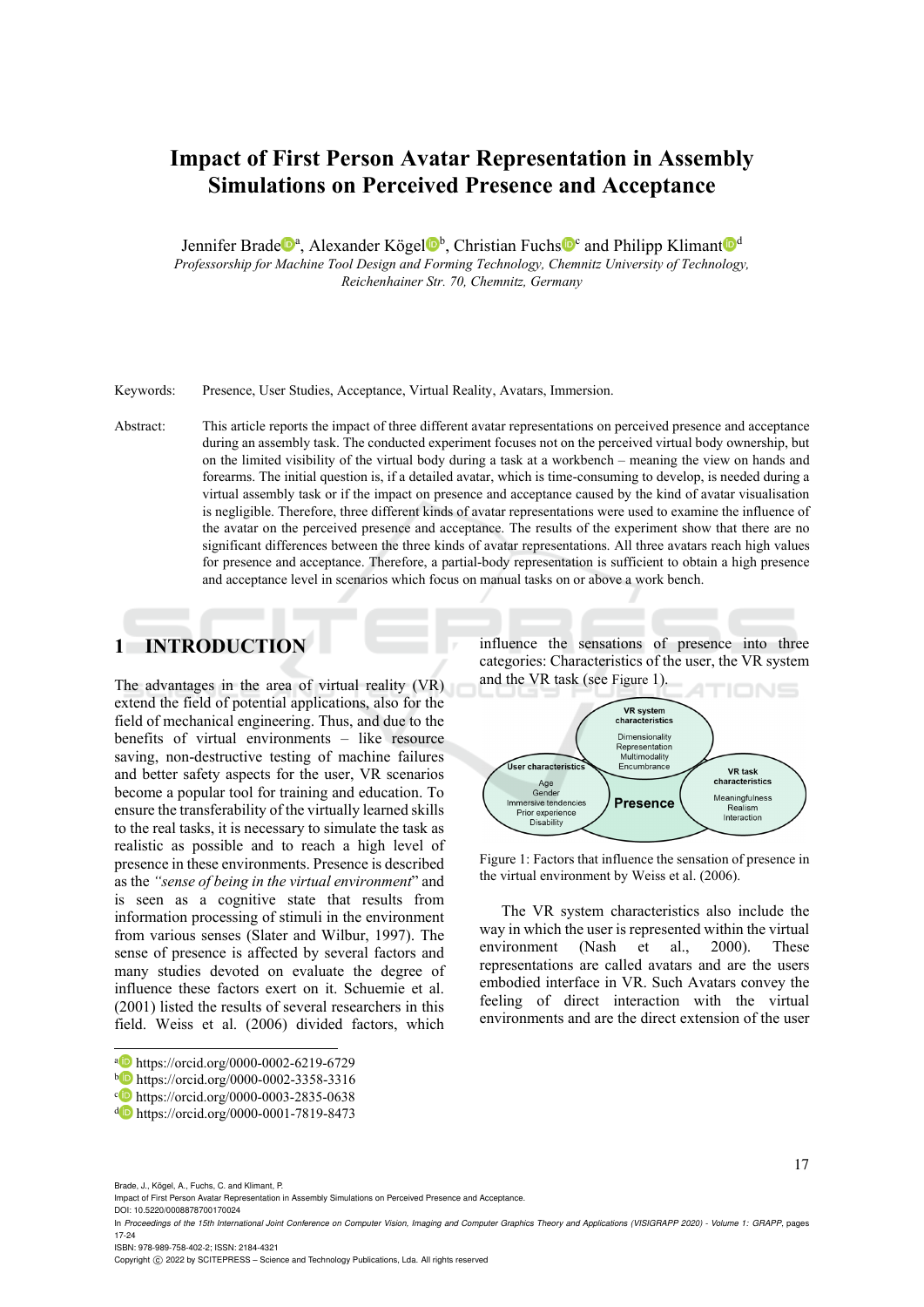in VR (Waltemate et al., 2018). The design of the artificial body affects the so-called "sense of embodiment" and Kilteni et al. (2012) *defines the sense of embodiment (SoE) toward a body B as the sense that emerges when B's properties are processed as if they were the properties of one's own biological body.* Embodiment can be achieved at different levels, which were described by Kilteni et al. (2012) and effect the level of presence (Jung and Hughes, 2016; Slater and Steed, 2000; Tanaka et al., 2015). To reach a strong effect of presence it is necessary to respect the influence of a virtual body on user's perception. Because training and education scenarios in VR focus on processes and tasks, the aspect of the sense of embodiment is mostly unconsidered. This also stems from the fact that the creation of a virtual avatar leads to more effort during the creation of the VR scenarios and that the view on the virtual body during assembly or maintenance tasks is mostly limited to the hands and the arms of the user. Nevertheless, to accomplish a high level of presence, a virtual body should be implemented in training and education scenarios as well. The question is: how detailed and anatomically realistic should this body look and behave in order to reach a high value of presence while keeping the modelling effort as low as possible.

This paper presents a study that compared different avatars in a virtual assembly task to evaluate the influence of the representation towards perceived presence and acceptance of the scenarios.

### **2 RELATED WORK**

Multiple studies on the topic of presence have shown that presence is greatly affected by general embodiment (Jung and Hughes, 2016; Slater and Steed, 2000; Tanaka et al., 2015) and general immersion (Slater, 1999). Moreover, using a selfavatar in immersive virtual reality environments can positively influence the perceived sense of presence and help with perceptual judgements and interaction tasks in these virtual worlds (Slater et al., 1995).

Even the user's ability to perform purely cognitive tasks can be improved by providing tracked self-avatars, as it has been shown that their existence in a scene appears to reduce cognitive load of the user during certain tasks (Steed et al., 2016).

It is noteworthy that such virtual self-avatars have been shown to have a bigger impact on presence during tasks resembling the real world – like locomotion – than while using non-realistic

interaction methods, like flying through the virtual world (Slater et al., 1995).

The majority of studies regarding presence and virtual embodiment has been performed outside of the first person perspective, using virtual mirror scenarios (Waltemate et al., 2018), mannequins (Petkova and Ehrsson, 2008) or out-of-body experiences (Lenggenhager et al., 2007), often to overcome the problem of poor visibility of the avatar representation (Waltemate et al., 2018). This stands in contrast to the findings of subsequent studies, that show that using a first person perspective is "*essential for experiencing the sense of ownership over the virtual body*" (Maselli and Slater, 2013) and to the idea that the increased immersion of a head mounted display (HMD) compared to a CAVE system increases both virtual embodiment and agency, as well as presence itself (Waltemate et al., 2018).

There are several top down factors affecting the conceptual interpretation of the virtual body parts the users sees and controls (Waltemate et al., 2018). One of the most important aspects of creating a strong sense of ownership over the virtual limbs is the synchrony between visual and proprioceptive information perceived by the user of the VR system (Sanchez-Vives et al., 2010). This effect is so strong that some research showed that colocation alone could create a basic illusion of embodiment even without full-body motion tracking (Maselli and Slater, 2013).

Further research has shown, though, that motion fidelity plays a vital role in strengthening the believability of self-avatars, even stronger than visual fidelity (Lok et al., 2003). This also is reflected in studies regarding avatars representing other people in the user's virtual environment, where even cartoonish looking animated avatars showed benefits over non animated avatars consisting of basic shapes (Gerhard et al., 2001) or that an avatar consisting of only tracked hands and heads was rated better in terms of copresence and behavioural interdependence compared to a full body avatar with predefined animations (Heidicker et al., 2017). It has been noted that not being able to represent the user's movements, due to miscalibration or other factors, might lead to a break in perceived presence (Slater and Steed, 2000) as it has been shown that violating anatomical constraints – like limbs shown in impossible postures – breaks the full body ownership illusion (Ehrsson et al., 2004; Tsakiris and Haggard, 2005). This has been thought as one of the reasons commercially available software for current homeuser HMD-Systems usually don't include a full self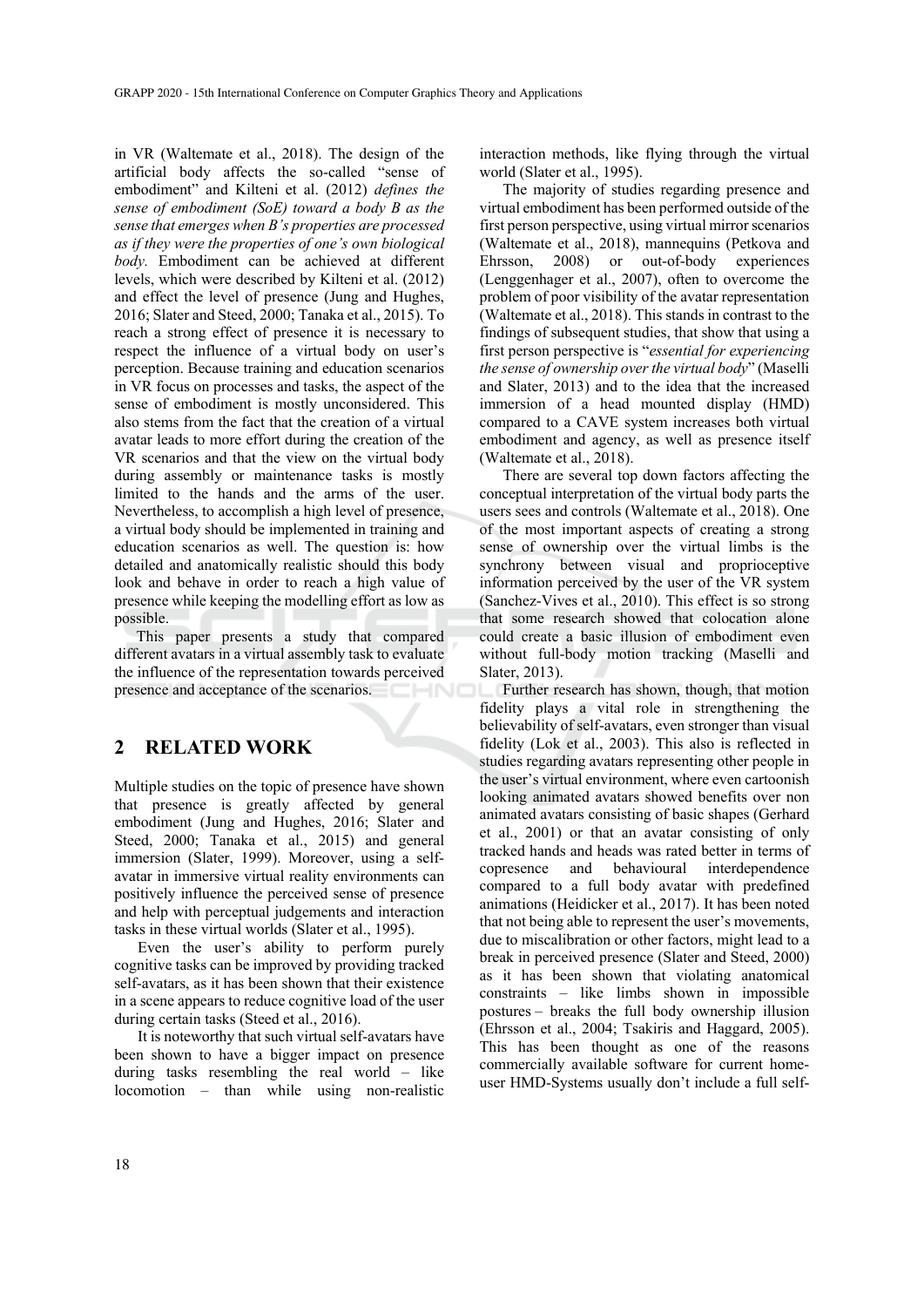avatar and only present virtual hands or even just the objects in the users hands (Steed et al., 2016).

Argelaguet et al. (2016) showed in a study consisting of hazardous looking virtual objects that had to be avoided during certain simpler tasks, like picking and placing objects or placing your virtual hands in a certain spot, that simplified virtual hands can show benefits as well. For example, they lead to faster and more accurate interactions as well to a greater sense of agency than realistic hands with realistic arms which itself provided the most sense of ownership compared to the simpler representations – at least until a certain degree of familiarisation with the virtual environment has occurred. Blockage of vision when using the more realistic self-avatar and tracking issues where stated as the most probable reasons for these findings (Argelaguet et al., 2016). The issue of the uncanny valley effect (Mori et al., 2012) is also hypothesized as one reason for a finding by Lugrin et al. (2015a) that virtual body ownership decreased slightly when comparing higher human resemblance to robot or cartoon-like avatars.

## **3 EXPERIMENTAL METHOD**

As described in the related work section, previous work compared the influence of avatar representations on different factors affecting the sensation of presence. But the question remains how much avatar representations are contributing to these factors, when the VR scenarios used are not focused primarily on experiencing the virtual avatar alone, but more on the view participants have during tasks related to training scenarios in the field of mechanical engineering. Therefore, we decided to compare three different avatar representations to answer the research question, if different avatar representations vary in the presence and acceptance scores in VR scenarios focussed on manual tasks at workstation tables (meaning primarily seeing the hand and parts of the arms of the virtual avatar).

#### **3.1 Participants**

34 participants (22 female and 12 male) with a mean age of 24.38 (SD=3.61) completed the experiment. All participants were students or employees of the university and obtained a financial compensation for their participation. All participants had normal or corrected-to-normal vision. 11 participants reported no prior experience with VR, 13 participants had experienced VR 1 or 2 times and 10 participants had contact with VR 3 or more times before. The total

time of the test was 40 minutes while the Participants spent a total of 18 minutes within the virtual environment. The order of the representation of the different avatars was randomized. All participants participated in the study voluntarily and were allowed to abort the experiment at any time.

#### **3.2 Virtual Reality Setup and Avatars**

The experiment took place in a room measuring 4.10 x 4.35 meters with a tracking space of 16 square meters approximately. The participants wore an HTC Vive HMD which also used a "Lighthouse" tracking system version 1 to track the participant's position. To study the influence of the avatar representations, three different forms of avatars were developed. The first consists only of two floating human hands, terminating at the wrist (hereinafter called "hands only"). These follow the movements of the Vive controllers according to their tracking data. Button inputs are visualized by animations displaying gripping or pointing motions of the hands.

The other two avatars consist of different fullbody manikins, visible in Figure 2.



Figure 2: Full-body manikins – on the left the lowpoly version and on the right the highpoly version.

Both are anatomically correct and rigged to a human-inspired animation skeleton to allow realistic movements. They diverge in their visual design: One shows very flat shading with little detail in textures (hereinafter called "full\_body\_lowpoly") the other is designed more realistically with highly detailed skin and cloth fabric (hereinafter called "full body highpoly"). Both male and female versions of the models were provided.

Beside the aforementioned hand animations, the full body avatars feature an inverse kinematics system enabling runtime animation of the whole body based on the transformations of the tracked VR hardware. Using the Unity plugin Final IK, targets for the transformations of the body's end effectors, meaning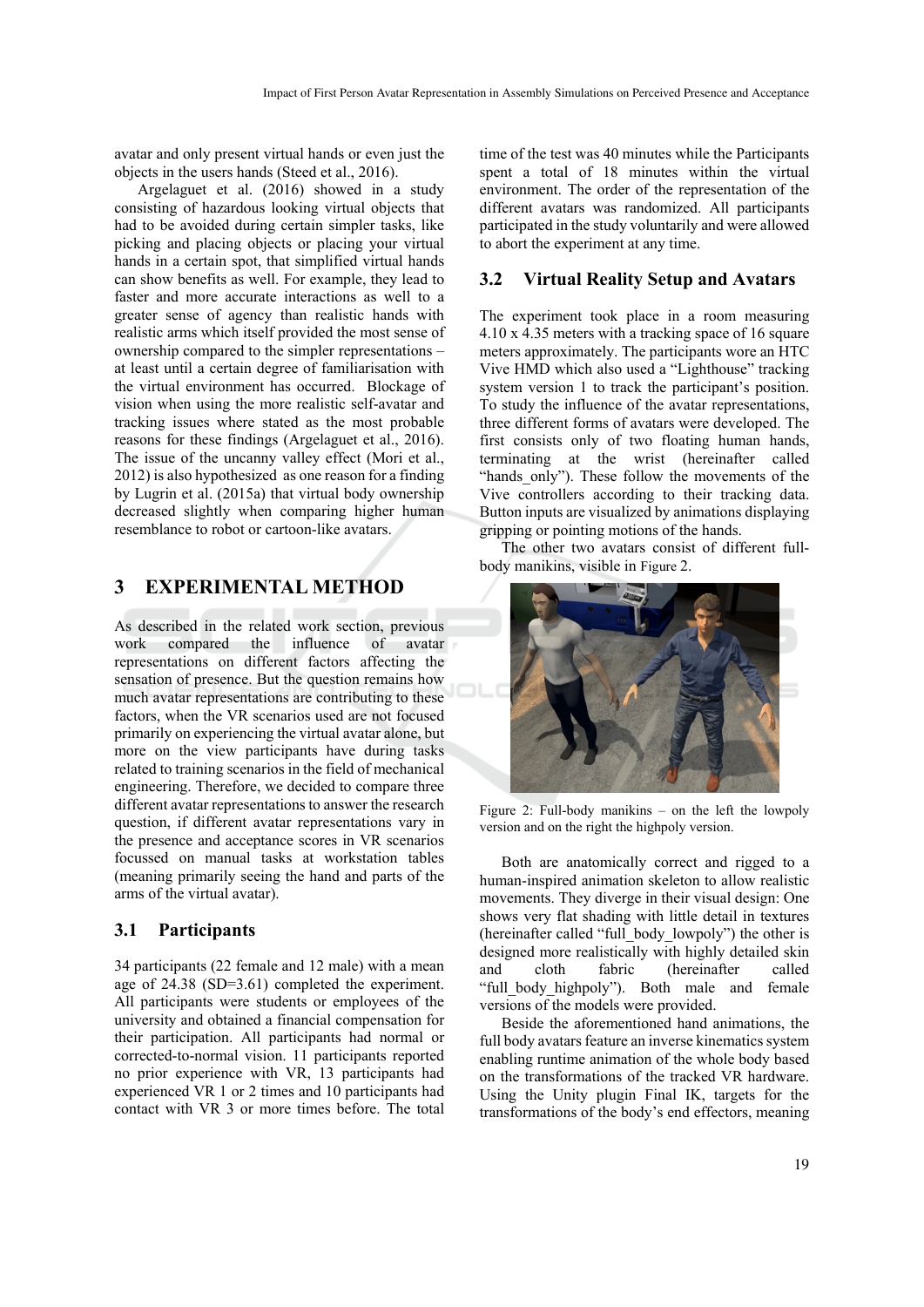hands, feet and the head, can be set forcing appropriate movements of the untracked body parts. Head tracking was established by accessing the transformation of the HMD itself. Likewise, the hands were tracked using the Vive controllers and the feet by standalone Vive trackers fixed to the user's actual feet by Velcro straps. All different local coordinate systems of the hardware were aligned with the user through different offsets in both position and rotation.

To study the influence of the avatar representation during assembly tasks, we focused on the representation of the hands and arms during the task. The participants were not explicitly instructed to take a closer look at the full body of the avatar but could do so at any time. Figure 3 to 5 show the three views of the participants on the avatar during the tasks.

In the experiment, the participants had to assembly a toy truck using equipment on two workstations that where placed in a workshop-style basement area. One workstation was an assembly table with a height-adjustable table top and swivel arms. The second workstation was a table with a drill press mounted to it. Both workstations were equipped with a virtual monitor on which the assembly steps were explained.



Figure 3: Participants view on the "hands\_only" avatar during the assembly task.



Figure 4: Participants view on the "full body lowpoly" avatar during the assembly task.

For each kind of avatar representation, the participants had to fulfil the same tasks: at first, they had to grab a car chassis and a wheel out of the containers in the swivel arms, then they had to move to the drill press to drill a hole in the wheel: After they



Figure 5: Participants view on the "full body highpoly" avatar during the assembly task.

had put the wheel under the drilling press, they switched on the machine and moved the feed lever to the drill position. This procedure was repeated for all four wheels. Afterwards, the participants preassembled the wheels to the chassis by snapping them on the axles and moved back to the assembly table. Here they grabbed four screws out of the small load carriers and put them on the right position on the wheels. Then they took the screwdriver and screwed all four screws into the axles, securing the wheels. The last steps was to clip the truck bed on the chassis.

For moving in the virtual room, the participants used real walking in the tracking space.

#### **3.3 Methods**

A within-subject study with the kind of avatar representation as independent variable was conducted. The study started with the participation information and the data protection declaration as well a short general questionnaire about previous experience in VR. Afterwards, the instructor shortly explained the Vive trackers and put them on the participant's feet. Before starting the test scenario, the participants completed a quick tutorial, which showed them how to move in the virtual environment and how to pick things up. Then they started the assembly task with the avatar representation in a randomized order. After finishing the assembly task with one avatar, they took off the HMD and filled out the questionnaires. Then they fulfilled the assembly task with the second avatar representation and repeated this procedure. During the task, the participants read the instructions for the assembly on two virtual screens behind the tables, displaying the necessary information regarding the order of the assembly steps. All participants completed the tasks for all three avatar representations successfully. The completion time was not a main focus of the study.

To answer the research question, the presence and acceptance factors were evaluated with post-test questionnaires. The perceived presence was assessed with a shortened version of the ITC-SOPI (Lessister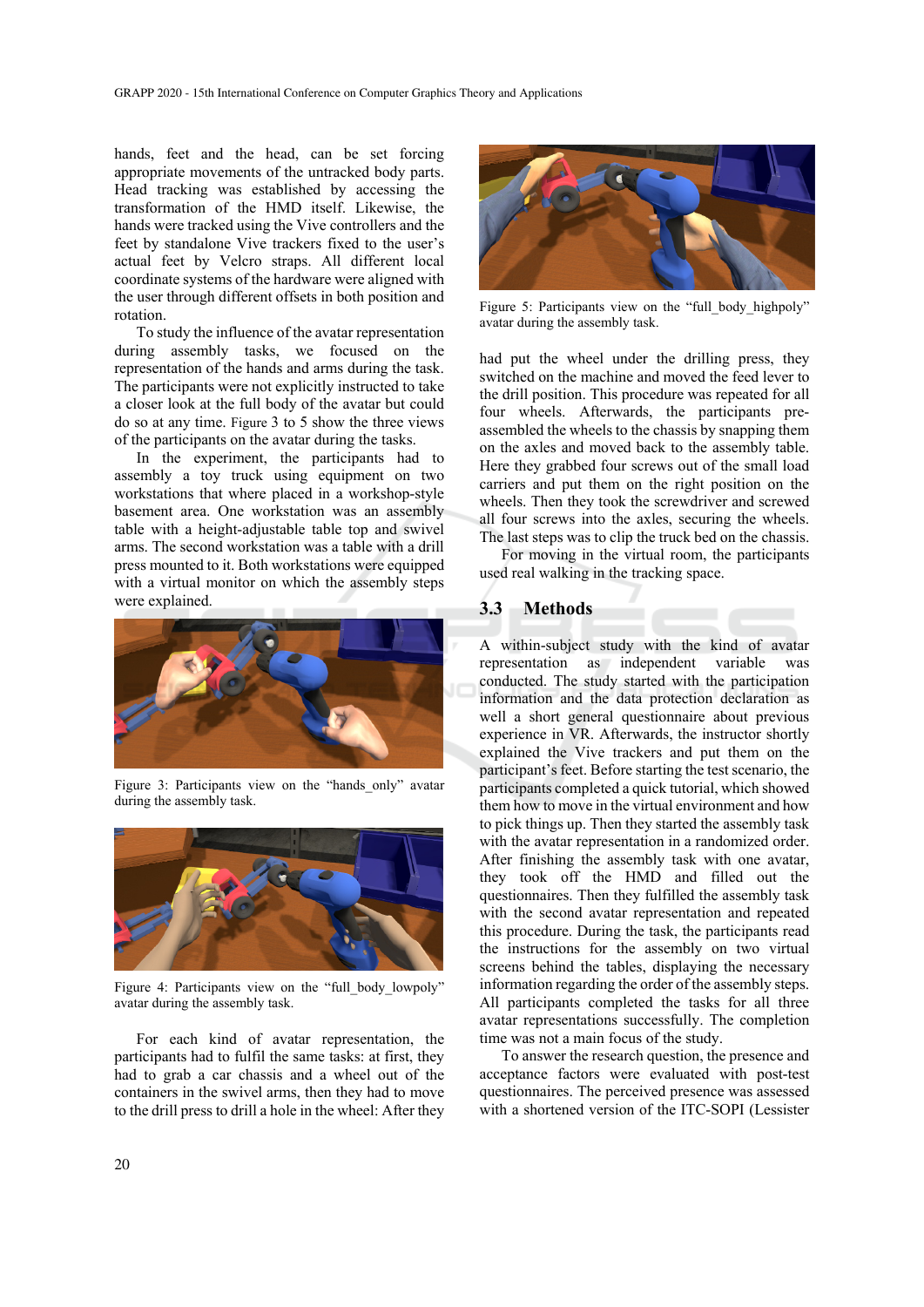et al., 2001), which included only 12 instead of 44 items and was ranked on a five-point Likert scale. The ITC-SOPI contains four factors, which were measured by the three top loading items per scale.

Sense of physical space: indicates "*a sense of physical placement in the mediated environment, and interaction with and control over parts of the mediated environment*" (Lessister et al., 2001).

Engagement: includes the "*user's involvement and interest in the content of the displayed environment, and their general enjoyment of the media experience*" (Lessister et al., 2001).

Ecological validity: evinces the believability and the realism of the content as well as the naturalness of the environment (Lessister et al., 2001).

Negative effects: summarizes "*adverse physiological reactions*" (Mania and Chalmers, 2004) e.g. motion sickness, dizziness of virtual environments.

For the assessment of the acceptance of the avatar representation, we used the acceptance scale of Van Der Laan et al. (1997). This scale contains nine Likert items, which refer to the two dimensions usefulness and satisfaction.

Based on previous work described in Section 2, we defined the following hypotheses:

H1: A part body avatar reaches better presence values for the factors sense of physical space, ecological validity and negative effects: Previous studies show that simplified virtual hands lead to a better controllability (Argelaguet et al., 2016) and it is also evaluated that failures in the representation of the user's movements lead to reduced sense of presence and embodiment (Ehrsson et al., 2004; Slater and Steed, 2000; Tsakiris and Haggard, 2005). It is suspected that the "hands\_only" avatar reaches significantly higher ecological validity values than the more error-prone full body manikins. Additionally, occasionally occurring incapabilities of the full body avatars to perfectly represent the user's movements due to tracking and animation constraints could lead to additional negative effects, because the failures in the representations of the limbs could be experienced as unpleasant.

H2: A part body avatar reaches higher acceptance values due to the possible uncanny valley effect (Mori et al., 2012) and the findings by Lugrin et al. (2015a) that supposedly a less realistic avatar is more acceptable.

H3: A higher fidelity full body manikin reaches a higher ecological validity than a full body

representation with lesser details in shading, geometry and textures.

#### **4 RESULTS**

To evaluate the influence of different avatar representations during an assembly task, we compared the results of the presence factors of the ITC-SOPI between the different representations. Figure 6 shows the bar charts of the means and standard deviations of the presence factors for all three kinds of avatars.



Figure 6: Bar charts of the means of the presence factors for the three avatar representations.

In Table 1 the means and standard deviations of the presence factors are shown. A Shapiro-Wilk test showed that the presence factors are not normally distributed. Therefore, we analysed the data with a Friedman test for paired samples at the 5% significance level. The results are also presented in Table 1. There are no significance effects of the kind of avatar representation on the ITC-SOPI-scores.

Table 1: Means, (standard deviations) and p-values of the ITC-SOPI factors for the three avatar representations.

| <b>ITC-SOPI factors</b> |                    | Means              | p    |
|-------------------------|--------------------|--------------------|------|
| Sense of                | hands only         | $3.92$ (SD=.68)    | .214 |
| Physical                | full body highpoly | $4.03$ (SD=.62)    |      |
| Space                   | full_body_lowpoly  | $4.09$ (SD=.52)    |      |
|                         |                    |                    |      |
|                         | hands only         | $4.34$ (SD=.61)    | .669 |
| Engagement              | full body highpoly | $4.30$ (SD=.60)    |      |
|                         | full body lowpoly  | $4.36$ (SD=.58)    |      |
|                         |                    |                    |      |
| Ecological<br>Validity  | hands only         | $3.65$ (SD=.67)    | .745 |
|                         | full body highpoly | $3.68$ (SD=.70)    |      |
|                         | full body_lowpoly  | $3.71$ (SD=.60)    |      |
|                         |                    |                    |      |
| Negative<br>Effects     | hands only         | $.23$ (SD= $.34$ ) |      |
|                         | full body highpoly | $.25$ (SD=.44)     | .944 |
|                         | full body lowpoly  | $.23$ (SD= $.31$ ) |      |
|                         |                    |                    |      |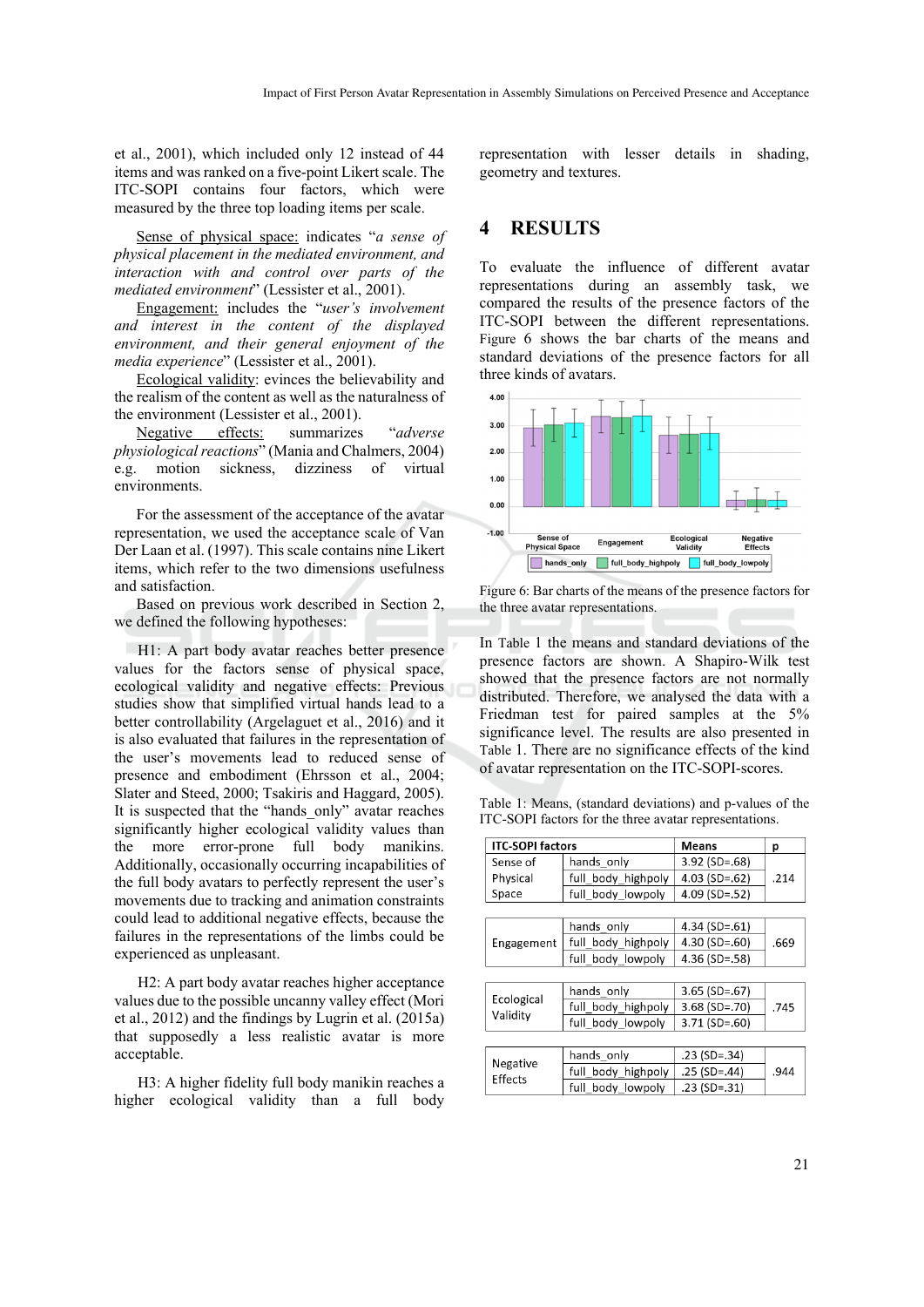To test if there were significant differences between respectively two kinds of avatar representations in the ITC-SOPI factors, we conducted a Wilcoxon signed-rank test for paired samples at the 5% significance level. No significance differences between the kinds of avatar presentations on the ITC-SOPI factors were found. The results of the significance test are shown in Table 2.

Table 2: Results of the Wilcoxon signed-rank test for the ITC-SOPI factors.

| <b>ITC-SOPI factors</b><br>p |                                        |      |  |
|------------------------------|----------------------------------------|------|--|
|                              |                                        |      |  |
| Sense of                     | hands only & full body highpoly        | .149 |  |
| Physical                     | hands only & full body lowpoly         | .091 |  |
| Space                        | full body highpoly & full body lowpoly | .729 |  |
|                              |                                        |      |  |
| Engagement                   | hands only & full body highpoly        | .611 |  |
|                              | hands only & full body lowpoly         | .965 |  |
|                              | full body highpoly & full body lowpoly | .713 |  |
|                              |                                        |      |  |
| Ecological<br>Validity       | hands only & full body highpoly        | .771 |  |
|                              | hands only & full body lowpoly         | .668 |  |
|                              | full body highpoly & full body lowpoly | .637 |  |
|                              |                                        |      |  |
| Negative<br>Effects          | hands only & full body highpoly        | .771 |  |
|                              | hands only & full body lowpoly         | .894 |  |
|                              | full body highpoly & full body lowpoly | .958 |  |

For the evaluation of the acceptance of the avatar representations, we also calculated the means and standard deviations (see Figure 7 and Table 3).



Figure 7: Bar charts of the means of the acceptance scale factors for the three avatar representations.

A Shapiro-Wilk test indicates, that the assumption of normality had been violated. Thus, a Friedman test for paired samples at the 5% significance level was calculated (see Table 3).

There was no significance effect of the avatar presentation on the acceptance scale detected.

A Wilcoxon signed-rank test for paired samples at the 5% significance level was conducted to check for significant differences between two kinds of avatar representation on the acceptance scale, but result in no significant differences (see Table 4).

Table 3: Means, (standard deviations) and p-values of the acceptance scale factors for the three avatar representations.

| <b>Acceptance factors</b> |                    | <b>Means</b>    | р    |
|---------------------------|--------------------|-----------------|------|
| Satisfaction              | hands only         | $1.12$ (SD=.54) | .921 |
|                           | full body highpoly | $1.10$ (SD=.74) |      |
|                           | full body lowpoly  | $1.14$ (SD=.62) |      |
|                           |                    |                 |      |
| Usefulness                | hands only         | $1.01$ (SD=.52) |      |
|                           | full body highpoly | $1.07$ (SD=.67) | .420 |
|                           | full body lowpoly  | $1.05$ (SD=.56) |      |

Table 4: Results of the Wilcoxon signed-rank test for the acceptance scale.

| <b>Acceptance factors</b> |                                        | p    |
|---------------------------|----------------------------------------|------|
| Satisfaction              | hands only & full body highpoly        | .718 |
|                           | hands only & full body lowpoly         |      |
|                           | full body highpoly & full body lowpoly |      |
|                           |                                        |      |
| <b>Usefulness</b>         | hands only & full body highpoly        | .235 |
|                           | hands only & full body lowpoly         | .563 |
|                           | full body highpoly & full body lowpoly | .526 |

# **5 DISCUSSION**

Overall, all three avatars reached high values for presence and a good acceptance score. The results for the factor "Sense of Physical Space" obtain a very high score for all avatars, which indicates that the participants had the feeling of being placed in the virtual room and that they felt positively about the available interactions and the controllability of the task. Additionally, the feature of real walking supports the feeling of being placed. The ranking of the "Engagement" factor reached very high values, which strengthens the assessment that the participants enjoyed the tasks and the way they could interact with and within the virtual world. These findings were supported by the feedback the participants gave to the instructor.

The results of the significance tests revealed no significant differences between the avatar representation on the scores of ITC-SOPI and the acceptance scale. Therefore, H1, H2 and H3 have to be rejected. The explanation of these findings refers to several factors: First, all the representations of the avatars showed too much similarities, especially in the visualisation and animation of the hands, so that the perceived differences where too small to be mirrored by the questionnaires.

The second factor is that the participants had little to no contact with VR-scenarios before, making it possible that this lack of experience could bias their assessment of the visualisations due to the small sample size they could compare it to. The low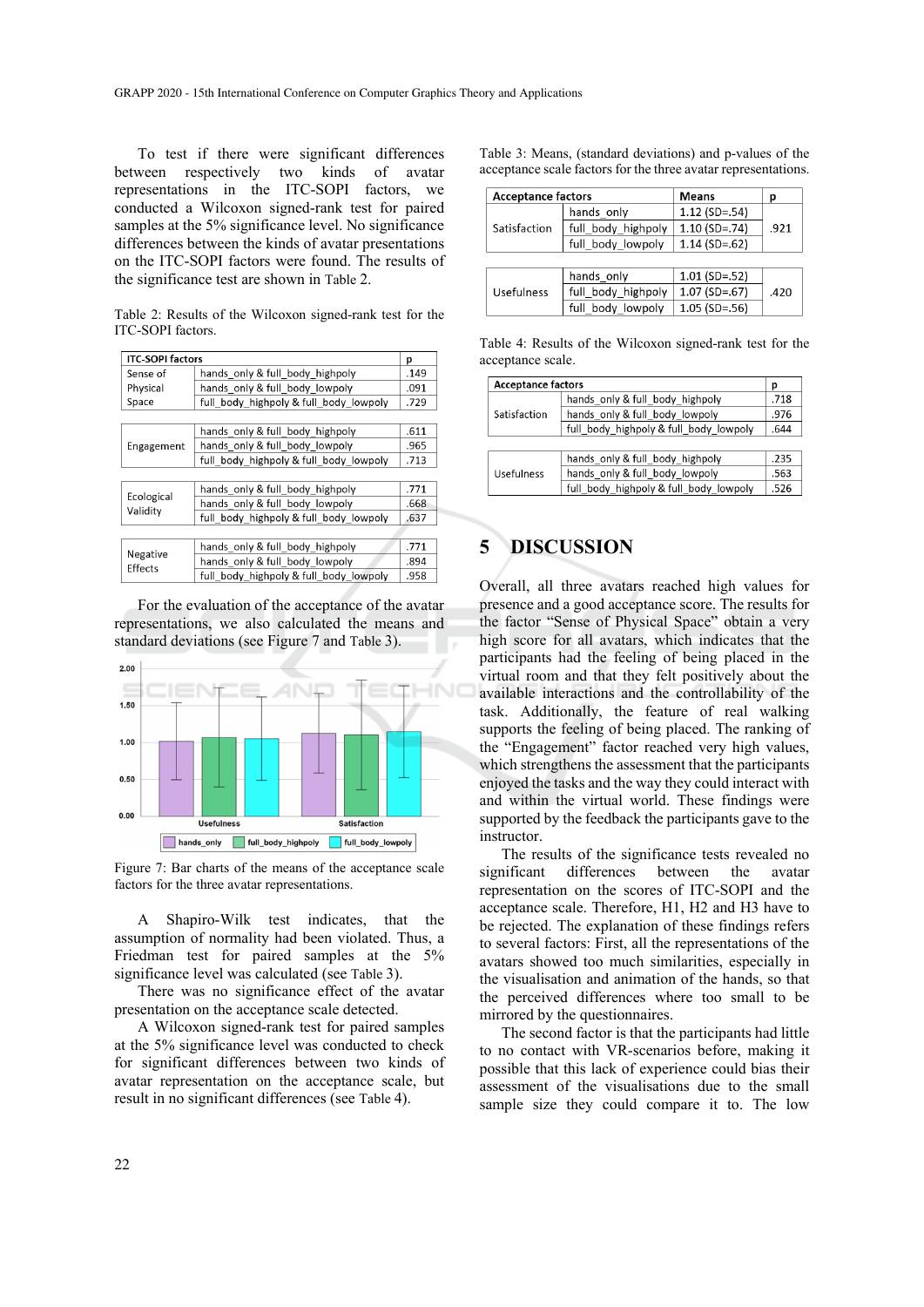experience levels regarding VR could also affect the enjoyment of the virtual task, considering the novelty character of the sensation of exploring virtual Environments (Brade et al., 2017). This is strengthened by the exceedingly positive feedback the participants gave to the instructor. More experienced users could be expected to display a more critical view on the presented avatars, but the sample set of the study did not allow such an evaluation.

The third and most important factor is, that the participants noticed no significant differences in the avatar representations for they were primarily focused on the tasks and had a limited view on the parts of the avatars, besides from the hands itself. Even though the focus of the study was deliberately laid on such a first person view during a table-based assembly task for exactly these reasons, the differences between the floating hands and the full body avatars were expected greater. As the attention of the participants lied mainly on the hands and not on the other body parts, for all tasks consisted mainly of manual tasks, the findings of this study should be verified for other actions, like climbing stairs or sitting down on chairs, for example.

These factors are corroborated by the findings of Lugrin et al. (2015b): They showed that there are no significant difference between non-realistic and realistic self-avatars, though limited to the representation of the users arm, when the tasks that need to be fulfilled draw the users attention away from mainly beholding the avatar. This is in contrast with situations where the user beholds the avatar not only from the first person view but also in a virtual mirror. Then "realistic avatars also evoked a significantly higher acceptance of the virtual body to be one's own body concerning the illusion of virtual body ownership" which was shown by Latoschik et al. (2017) Therefore, it can be expected that the time the user has time to actively behold the avatar is an influencing factor for presence and acceptance.

Particular because there are no significant differences measured, the outcome of the study lessens the effort needed to create VR based training and education scenarios, because it indicates, that there is no necessity for a highly detailed avatar to strengthen the perceived presence and acceptance during such scenarios containing mainly manual assembly task. Therefore, difficult and timeconsuming creation processes regarding anatomically correctly modelled and tracking-based animated avatars can be reduced to focus on the body parts directly needed to fulfil the given training tasks.

#### **6 CONCLUSIONS**

The current study evaluated the effect of different avatars on perceived presence and acceptance during a manual assembly task. The results show that the tested avatars did not differ significantly concerning presence and acceptance measures. Both full body manikins reached high presence and acceptance values as well as the "floating hands" avatar. Therefore, it can be concluded that, if the focus of the simulated task lies on manual activities during which the view on the avatar is mainly limited to the hands and arms, no full body manikin is necessary.

Because the conducted study considered mainly manual, table-based assembly activities, the transferability of the results on other task is limited. To proof the findings on other tasks, a second study should address assembly and maintenance task which involve different postures, like crouching, climbing, or in general involve more body-related activities.

# **ACKNOWLEDGEMENTS**

This project is co-financed with tax money based on the state budget, passed by the representatives of the Saxon Landtag.



# **REFERENCES**

- Argelaguet, F., Hoyet, L., Trico, M., & Lécuyer, A. 2016. *The role of interaction in virtual embodiment: Effects of the virtual hand representation.* Paper presented at the 2016 IEEE Virtual Reality (VR).
- Brade, J., Lorenz, M., Busch, M., Hammer, N., Tscheligi, M., & Klimant, P. 2017. Being there again–presence in real and virtual environments and its relation to usability and user experience using a mobile navigation task. *International Journal of Human-Computer Studies, 101*, 76-87.
- Ehrsson, H. H., Spence, C., & Passingham, R. E. 2004. That's my hand! Activity in premotor cortex reflects feeling of ownership of a limb. *Science, 305*(5685), 875-877.
- Gerhard, M., Moore, D. J., & Hobbs, D. J. 2001. *Continuous presence in collaborative virtual environments: Towards a hybrid avatar-agent model for user representation.* Paper presented at the International Workshop on Intelligent Virtual Agents.
- Heidicker, P., Langbehn, E., & Steinicke, F. 2017. *Influence of avatar appearance on presence in social*